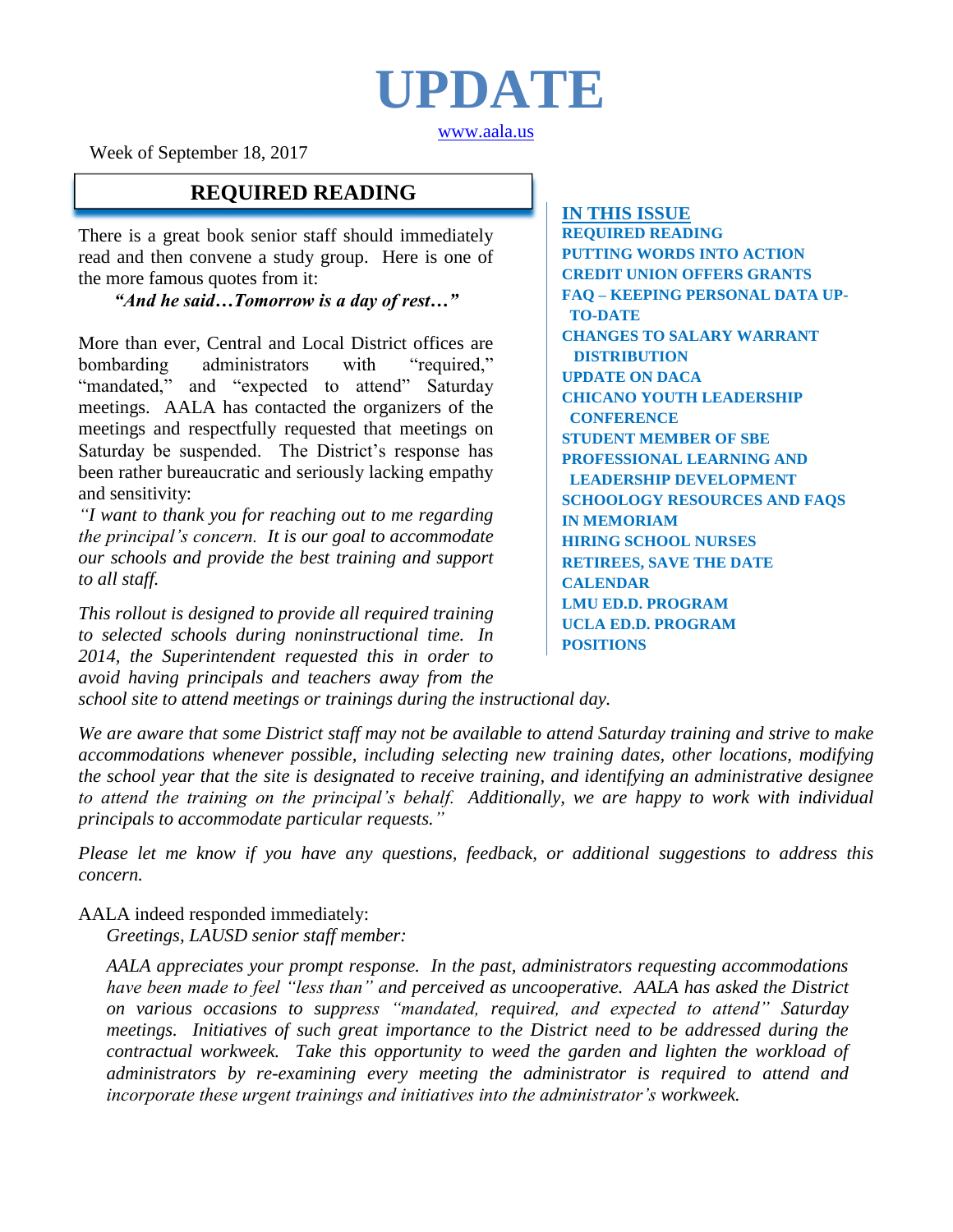### *REQUIRED READING (Cont.)*

The District has gone out of its way to highlight that administrators are being paid their regular hourly rate and Z time to attend Saturday trainings. However, the District is completely missing the boat on this one. The question of compensation is not at play here. Administrators report caring for ailing parents, enthusiastically refereeing and shuttling their own offspring to extracurricular activities, running to and from the dry cleaners to appear "administratively" to the world Monday through Friday, buying groceries for sustenance, and wanting to decompress with friends, loved ones, and the world at large is priceless. No compensation the District offers can substitute for this.

AALA will happily lead a study session for the District, during company time of course, to rework, reimagine, and reprioritize District initiatives and trainings so no Saturday meetings are needed. In those rare instances when this is not possible, then the District will in good faith, without judgment, and/or retaliatory measures VOLUNTARILY INVITE administrators to Saturday trainings.

Hopefully, the District will read the tea leaves of administrative dissatisfaction and immediately impose a moratorium on Saturday trainings and professional developments.

#### *SATURDAY IS A DAY OF REST OF BIBLICAL PROPORTIONS!*

## *A MESSAGE FROM OUR SPONSORS…*

## **PUTTING WORDS INTO ACTION**

It takes a special person to dedicate his or her life to serving the community, and it takes a specialized company to serve that person. At NTA Life, we're proud to say our mission is protecting the heart of our community. We fulfill that mission by providing tailored supplemental health and life insurance products and services for educators, emergency responders, and government employees.

Every day we do our best to deliver exceptional products and personalized service for these professionals because every day they do their best to serve our community. We appreciate all they do and are honored to work for our community's most deserving members.

**James Haigler,** Regional Vice President p: [818.468.4441,](tel:(818)468-4441) f: [818.924.9036](tel:(818)924-9036) [4949 Keller Springs Rd.](x-apple-data-detectors://0/3) [Addison, TX 75001](x-apple-data-detectors://0/3) [https://nta.com](https://nta.com/)



# **CALIFORNIA CREDIT UNION OFFERS \$500 GRANTS**



The California Credit Union is offering ten grants of \$500 each to LAUSD teachers. If one of your teachers has an outstanding project idea, encourage him/her to apply for the grant at **ccu.com/teachergrant**. The deadline is October 20, 2017.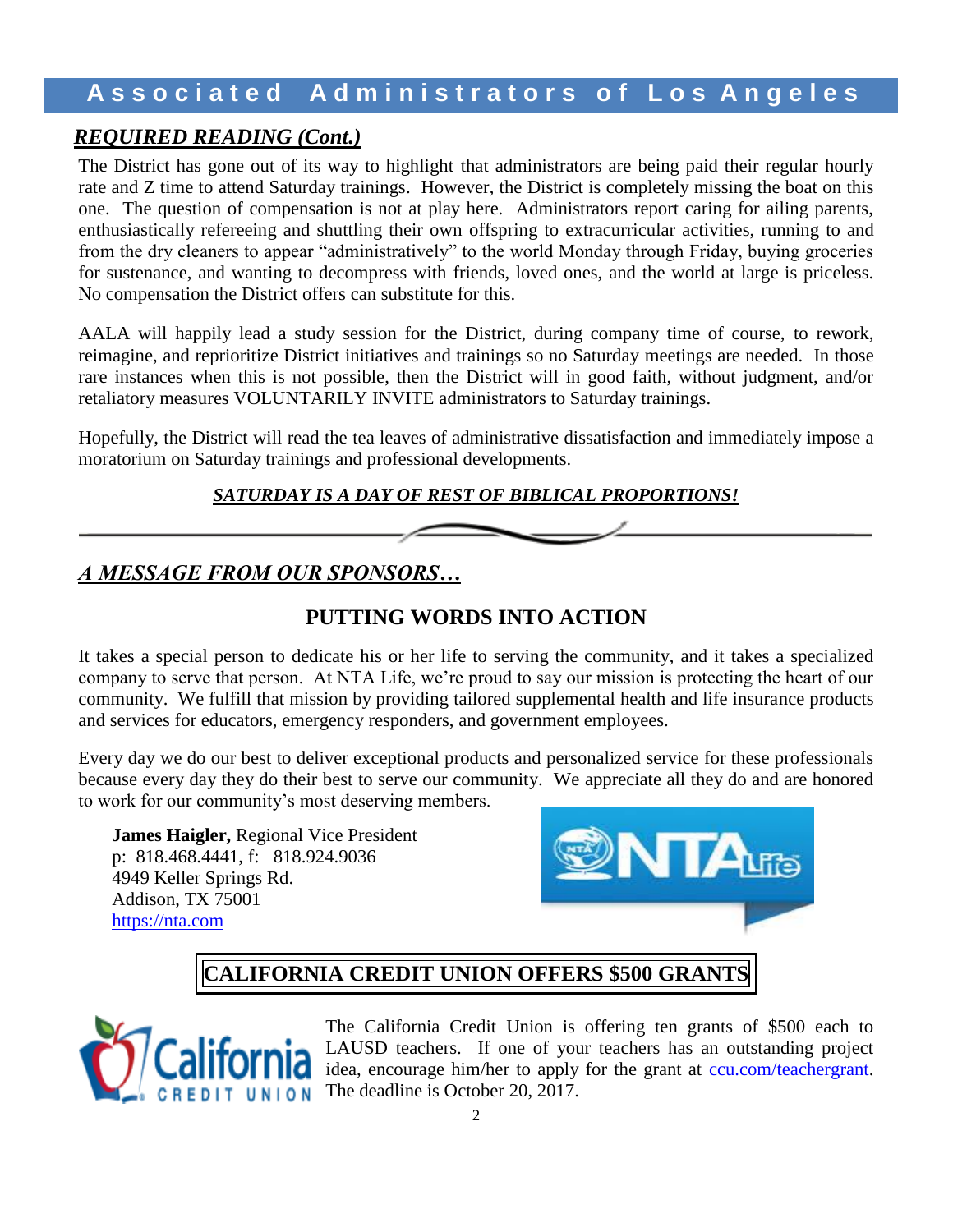### **HEALTH BENEFITS FAQ─** *KEEPING PERSONAL DATA UP-TO-DATE*

The Benefits Administration Branch administers district health benefits, and it is extremely important that employees and retirees keep their personal information up-to-date. This is especially relevant this year, since a new MOU is being negotiated for health benefits. If you have moved and forgotten to inform the District, below are the steps to follow to notify Benefits Administration of changes to your personal information.

#### **Did you know that each year the District gets back hundreds of undeliverable Open Enrollment packets due to faulty home addresses?**

It's true, and it happens every year! During a major event like moving to a new home, it's easy to forget to inform the District, especially after contacting the Post Office, the DMV, credit card and mortgage companies, your friends, and family.

#### **Active Employees**

#### **I moved and changed my address at my work location. Isn't this enough for mail about my health benefits to be sent to my new home?**

Yes, if you changed your address on the **Employee Self-Service** (ESS) website. If not, you may file a separate change of address for your health benefits on the Benefits Administration website, [https://achieve.lausd.net/benefits.](https://achieve.lausd.net/benefits) Select [Change of Address Form,](https://achieve.lausd.net/cms/lib08/CA01000043/Centricity/domain/133/benefits%20administration/active/2014%20Active%20LAUSD%20Change%20of%20Address%20Form%20wTimeStamp2.pdf) listed under *Forms and Publications*, then *Active Employees*. Complete the form, and print a copy to sign. Mail or fax to the address or number on the form.

#### **How do I let Benefits Administration know I just got married?**

To add your spouse to your health benefits, download the form [Request for Change of Dependent Status](https://achieve.lausd.net/cms/lib08/CA01000043/Centricity/domain/133/benefits%20administration/active/2017%20Request%20for%20Change%20of%20Dependent%20Status%20w.date%20-%20Active.pdf) on the Benefits Administration website. You will provide the reason for adding a dependent. The back of the form tells what documentation you will need to submit.

#### **Retirees**

#### **I am thinking about moving to another county or state where my current plan is not available. How do I change my address and change to an available plan when I move?**

- To change your address, go to the Benefits Administration website, https://achieve.lausd. net/benefits, and select [Change of Address Form,](https://achieve.lausd.net/cms/lib08/CA01000043/Centricity/domain/133/benefits%20administration/retiree/2014%20Retiree%20LAUSD%20Change%20of%20Address%20Form%20wTimeStamp2.pdf) listed under *Forms and Publications*, **District Retirees.**
- To change your health plan, contact Benefits Administration to learn which plan or plans are available in your new location. Then, fill out the [Out of Area Enrollment Form.](https://achieve.lausd.net/cms/lib08/CA01000043/Centricity/domain/133/benefits%20administration/retiree/2017%20Out%20of%20Area%20Enrollment%20Form%20101816%20w.date.pdf)

#### **I am considering moving out of the country after I retire. Do my health benefits follow me?**

No, there is no out-of-country coverage for retirees, except for retirees who moved to another country before 2010; they have grandfathered status.

If you have any questions about making changes to your health benefits, contact Benefits Administration at 213.241.4262.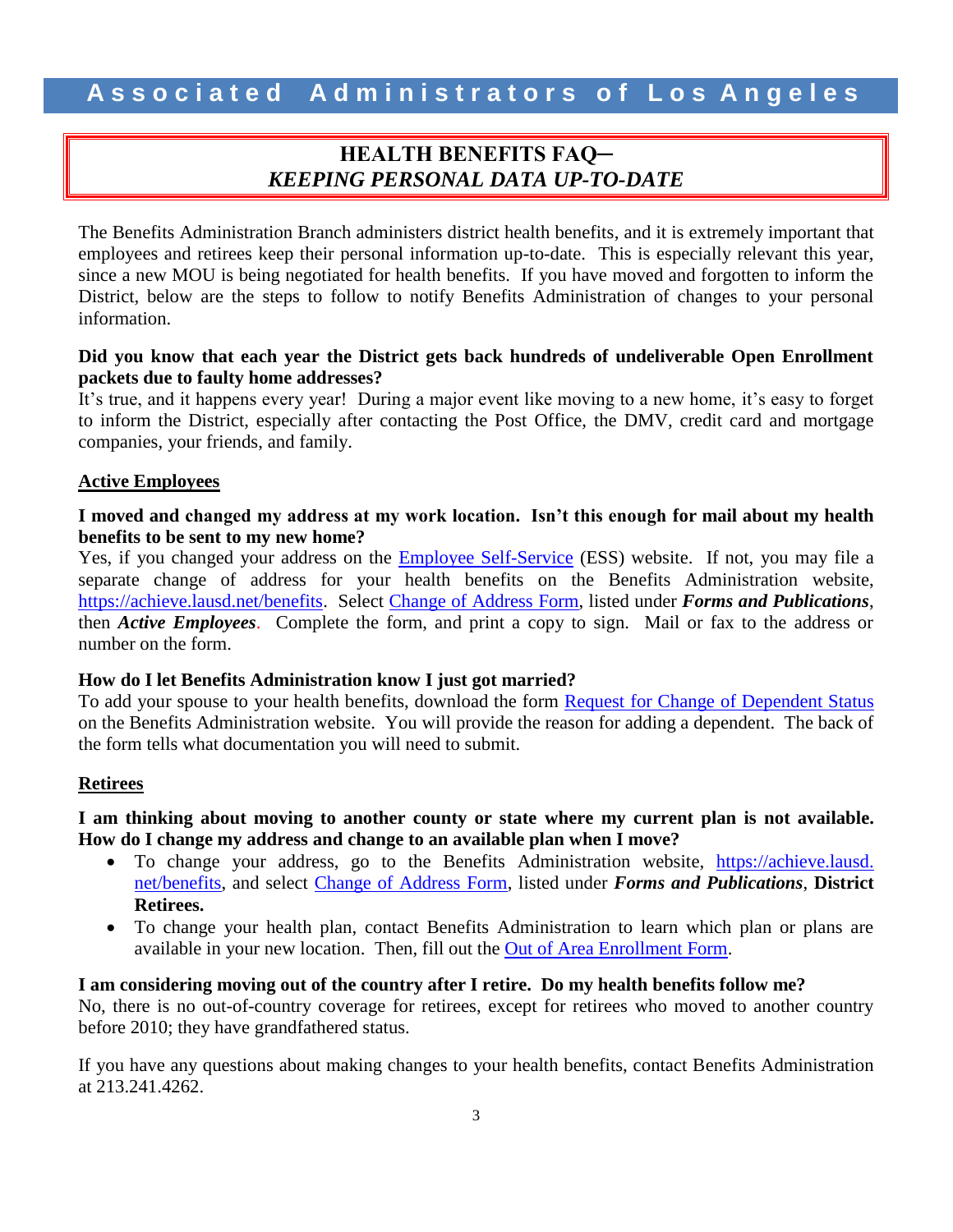# **CHANGES TO SALARY WARRANT DISTRIBUTION**

*AALA thanks Rob Samples, Assistant Director of Labor Relations, for providing this information.*



Employees currently have the option of receiving their salaries through direct deposit or through physical pay warrants. Currently, those who select direct deposit can elect to opt-out of the paperless pay stub and have a remuneration statement (pay stub) mailed to an address on file. Effective October 1, 2017, the District will cease mailing pay stubs to those employees who have direct deposit. These employees will be able to view their

paystub through the LAUSD Employee Self Service (ESS) Portal or through the FIORI application that is accessible through smart phones.

Similarly, those employees currently receiving a physical pay warrant through school mail will no longer have this option. As of October 1, 2017, all physical payroll warrants will be sent via U.S. Mail to the employee's address of record with the District.

In light of the District's recent budget reductions, these changes are being implemented to avoid unnecessary costs and increase efficiency. Employees will continue to have access to the LAUSD Employee Self Service (ESS) Portal to view and/or print out their remuneration statements. Resources and technical assistance will be available to employees throughout this transition. If you have any questions, please call 213.241.8322.

# **UPDATE ON THE DACA PROGRAM**

Last week, **Dr. Michelle King**, LAUSD Superintendent, sent a letter to all District employees stating the District's position on the federal government's announcement to end the Deferred Action for Childhood Arrivals (DACA) Program. It also includes resources for District personnel, students, and families. We are providing a link to the letter for your convenience; please click [HERE](http://www.aala.us/docs/2017/09/DACA-Letter-to-Employees-003-3.pdf) to view it.

In addition**, Allison Davenport**, staff attorney with the Immigrant Legal Resource Center (ILRC), said that there are seven things that DACA recipients (Dreamers) should know:

- *1. You are protected from deportation and can continue working until your permit expires.*
- *2. If you are eligible to renew your permit for another two years, you can do so but must start the process by October 5.*
- *3. New applications for DACA benefits are no longer accepted as of now. If you applied for the first time before September 5, your application will be processed normally.*
- *4. Get legal advice. You may be eligible for other immigration protections such as a U visa, or if you have a family member, spouse, or child who is a U.S. citizen, he/she can request permanent residency for you. If you have an immediate family member in the military, that person can also request a green card for you.*
- *5. Be careful about fraudulent legal representation. You can search for reliable legal immigration services in your area at [immigrationadvocates.org.](http://www.immigrationadvocates.org/)*
- *6. If you have been convicted of a crime, you are ineligible to renew your DACA protection.*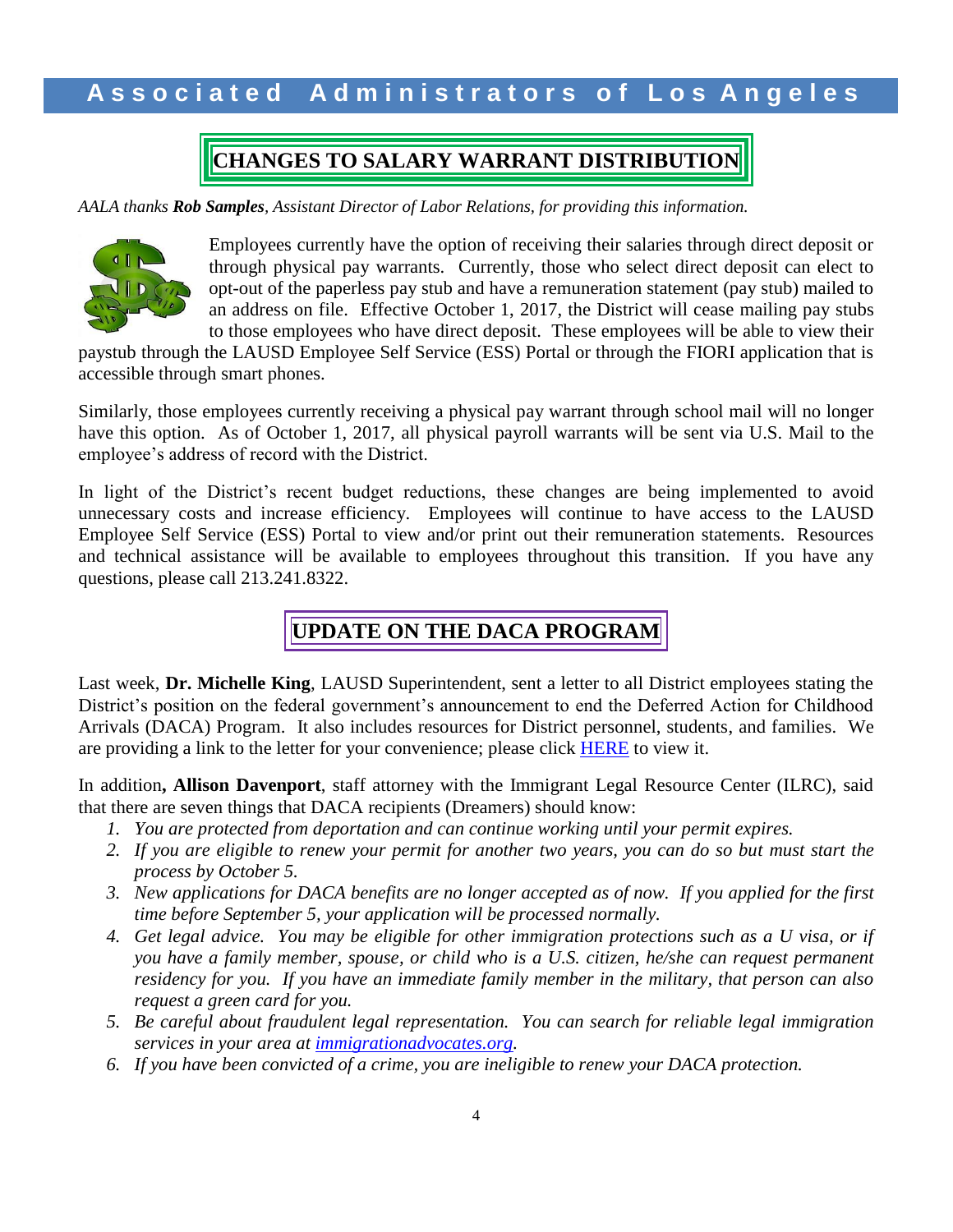### *DACA (Cont.)*

*7. International travel permits or advance parole will no longer be approved, including those that were in process. It is not recommended to travel out of the country even if your DACA permit is still valid.*

### **CHICANO YOUTH LEADERSHIP CONFERENCE**

The Fall 2017 Chicano Youth Leadership Conference (CYLC) will take place October 13 through October 15. Senior high school principals and Local District Superintendents have received letters and applications. Eleventh grade Mexican-American/Latino students who have a 2.9 GPA are eligible to attend the 3-day conference that will be held at Camp Hess Kramer in Malibu. The Spring 2017 Conference had 139 students from throughout LAUSD attend. This is the granddaddy of all youth conferences, having begun in 1963.

CYLC attendees have a 100% high school graduation rate, the LAUSD goal, and **84%** of them go on to, but more importantly, **graduate from,** a four-year college or university within five years. High school principals, please make sure that your school has four eleventh grade students (two boys and two girls) complete and return the applications, which are **due September 22.** For more information, please contact **Myrna Brutti**, Local District South Operations Administrator, at 310.354.3417.

# **2018-19 STATE BOARD OF EDUCATION STUDENT MEMBER**

The California State Board of Education (SBE) is now accepting applications for the **2018–19 Student Board Member position**. Any student who is a California resident and enrolled in a public high school, will be a senior in good standing in the 2018–19 school year, and will be available to attend a statewide student leader conference November 4 - November 8, 2017, in Sacramento, is eligible to apply.

For more information about the 2018–19 student SBE member application, please visit [http://www.cde.ca.gov/be/pn/pn/sbestudentmember.asp,](http://www.cde.ca.gov/be/pn/pn/sbestudentmember.asp) or contact the SBE by email at [sbe@cde.ca.gov](mailto:sbe@cde.ca.gov) or by telephone at [916.319.0827.](tel:(916)%20319-0827) Complete applications must be received by **5:00 p.m. on Thursday, October 12, 2017**.

## **PROFESSIONAL LEARNING AND LEADERSHIP DEVELOPMENT BRANCH**

#### **Deadline to Apply to the Aspiring Assistant Principals Program**

Please note that the deadline to apply for the Aspiring Assistant Principals Program (AAPP) is **September 15, 2017, at 5:00 p.m**. Individuals interested in assistant principal assignments for the 2018-2019 school year should apply. To access these applications, please see REF-6893.0. For more information on LAUSD's aspiring programs, you may visit the [APP](http://achieve.lausd.net/app) and [AAPP](http://achieve.lausd.net/aapp) webpages on the Professional Learning and Leadership Development Branch website. You may also contact **Debbi**  Laidley, [debra.laidley@lausd.net](mailto:debra.laidley@lausd.net), or Maria Sotomayor, [msotomay@lausd.net](mailto:msotomay@lausd.net), for questions.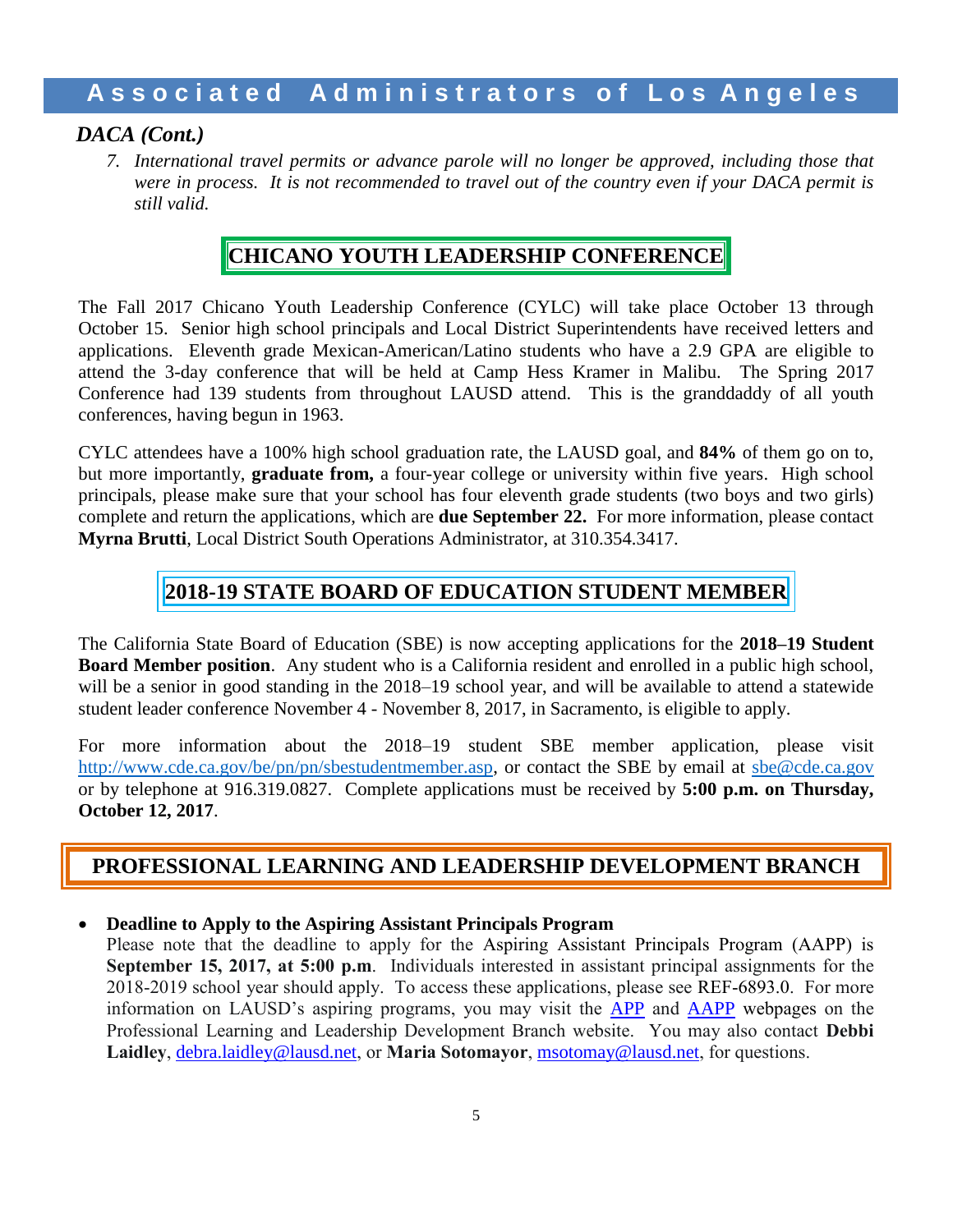### *PLLD (Cont.)*

#### **Notifying Teachers about Evaluation Status**

Per Article X of the LAUSD-UTLA Collective Bargaining Agreement, if an employee is scheduled for evaluation in the upcoming year, he/she must be notified by **September 15, 2017**. In the case of teachers reporting to work after September 15, 2017, and before October 6, 2017, the notice of evaluation must be given within ten working days of the employee reporting to work. Employees newly assigned to a school later than October 6, 2017, shall not be subject to evaluation in the current school year, except in situations where the employee does not have permanent status or received a BSE in the previous academic year. To view a sample communication to teachers that outlines evaluation status and next steps, click [here](https://achieve.lausd.net/cms/lib/CA01000043/Centricity/Domain/433/EDST%20Template%20Teacher%20Letter_08.2017.docx). Please ensure that all teachers scheduled for evaluation in the upcoming year using the Educator Development and Support: Teachers (EDST) process are rostered within [MyPGS](https://lausd.truenorthlogic.com/). For more information about EDST, please contact the Professional Learning and Leadership Development Branch at 213.241.3444 or contact your Local District's [Teaching and](http://achieve.lausd.net/cms/lib08/CA01000043/Centricity/Domain/433/TLC%20Contact%20List.pdf)  [Learning Coordinator](http://achieve.lausd.net/cms/lib08/CA01000043/Centricity/Domain/433/TLC%20Contact%20List.pdf).



#### **SCHOOLOGY RESOURCES AND FREQUENTLY ASKED QUESTIONS**

The Personalized Learning Systems (PLS) Department has myriad resources and answers to frequently asked questions (FAQs) available on our website that may provide immediate guidance and assistance relating to the online gradebook Schoology. Our resources contain how-to videos, job aids, and recorded webinars pertaining to the most popular features of Schoology. Our FAQs contain answers to the most common questions asked by administrators, teachers, and/or parents using Schoology. Please view our [Resources](http://bit.ly/PLS-Resources) [\(http://bit.ly/PLS-Resources\)](http://bit.ly/PLS-Resources) and FAQs [\(http://bit.ly/PLS-FAQs\)](http://bit.ly/PLS-FAQs) for a prompt solution to your problem and/or question. If you have any questions, please contact **Paulina Rock**, Interim Director, Personalized Learning Systems, at 213.241.3017 or [pxr2844@lausd.net.](mailto:pxr2844@lausd.net)

# **IN MEMORIAM**

**ROBERT KINDSETH –** Former assistant principal at Cleveland Charter and Monroe high schools, Emerson and Pacoima middle schools, and Foshay Span Learning Center. Bob retired on July 1, 1994, and passed away on September 9, 2017.

**DR. PETER PATINO –** Former administrative consultant, principal at Mulholland, San Fernando, and Nimitz middle schools, and assistant principal at San Fernando Middle School, and Banning and Lincoln high schools. Pete retired on November 27, 1991, and passed away on August 21, 2017.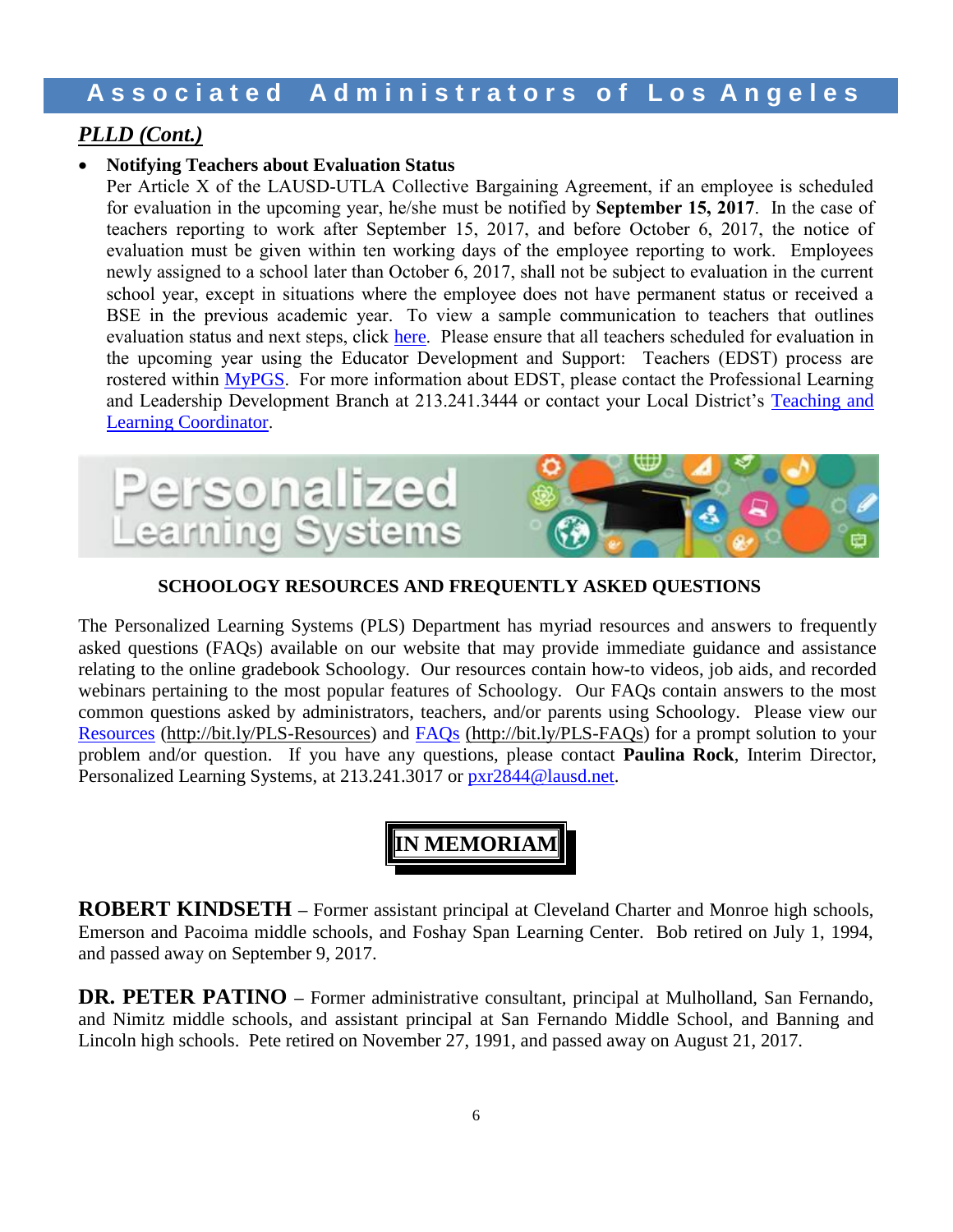### **LAUSD IS HIRING SCHOOL NURSES!**

**Positions are available Districtwide, offering competitive salary, paid time off (including holidays and summer), and fully paid benefits. To apply, or for more information,** 

**visit [go.teachinla.com/nurses](http://www.go.teachinla.com/nurses) or call 213.202.7580.**

# **RETIREES, SAVE THE DATE**

ACSA-R will be hosting a luncheon on Wednesday, November 15, 2017, at Taix Restaurant, to provide retirees with information about the potential changes in LAUSD-provided healthcare benefits. More information will be forthcoming.

# **CALENDAR**

| <b>EVENT</b>                                                                                                                 | <b>DATE</b>                                     | <b>CONTACT</b>                                                             |  |
|------------------------------------------------------------------------------------------------------------------------------|-------------------------------------------------|----------------------------------------------------------------------------|--|
| SEPTEMBER IS CHILDHOOD CANCER AWARENESS, LATINO HERITAGE,<br>LIBRARY CARD, PEDESTRIAN SAFETY AND NATIONAL PREPAREDNESS MONTH |                                                 |                                                                            |  |
| <b>Elementary Principals' Meeting at</b><br>Pickwick Gardens (Required)                                                      | September 15, 2017<br>7:30 a.m. $-12:00$ p.m.   | <b>Edgardo Enrique Soberanes,</b><br>323.582.6387 or esoberan@lausd.net    |  |
| <b>Adult School Principals' Meeting at</b><br>East L.A. Skills Center (Required)                                             | September 15, 2017<br>$8:00$ a.m. $-3:00$ p.m.  | Dr. Clifton de Córdoba,<br>310.664.5820 or cdecordo@lausd.net              |  |
| <b>CalPERS Benefits Education Event at</b><br><b>Hyatt Regency Orange County</b>                                             | September $15 - 16$ , 2017                      | Click HERE or 888.225.7377                                                 |  |
| <b>Mexican Independence Day</b><br>(Celebration of Mexican History and<br>Culture, Board Rule 1102)                          | September 16, 2017                              |                                                                            |  |
| <b>AALA Executive Board Meeting</b>                                                                                          | September 18, 2017<br>4:30 p.m.                 | Cathy Vacca, 213.484.2226                                                  |  |
| <b>Unassigned Day</b>                                                                                                        | September 21, 2017                              |                                                                            |  |
| <b>CalSTRS New Member Workshop at</b><br><b>Glendale Member Service Center</b>                                               | September 23, 2017<br>$8:00$ a.m. $-1:00$ p.m.  | Click <b>HERE</b> or 800.228.5453                                          |  |
| <b>Senior High School Options</b><br><b>Principals' Meeting at Newmark HS</b>                                                | September 27, 2017<br>7:30 a.m. $-12:00$ p.m.   | <b>Justin Lauer</b> , 213.241.4480 or<br>jxl9505@lausd.net                 |  |
| <b>COBA Opening Meeting at Sheraton</b><br>Gateway Los Angeles Airport Hotel                                                 | September 27, 2017<br>5:30 p.m. $-7:30$ p.m.    | <b>Josephine Ruffin</b> , 323.496.7533 or<br>josephineruffin@sbcglobal.net |  |
| <b>APSCSO Meeting at Crenshaw H.S.</b>                                                                                       | September 28, 2017<br>$8:00$ a.m. $-11:30$ a.m. | Danny Kindle, dlk4931@lausd.net                                            |  |
| <b>AALA Fall Reception at The Center at</b>                                                                                  | September 28, 2017                              | RSVP to Gema Pivaral,                                                      |  |
| Cathedral Plaza                                                                                                              | 4:30 p.m. $-7:30$ p.m.                          | $g$ pivaral@aala.us or 213.484.2226                                        |  |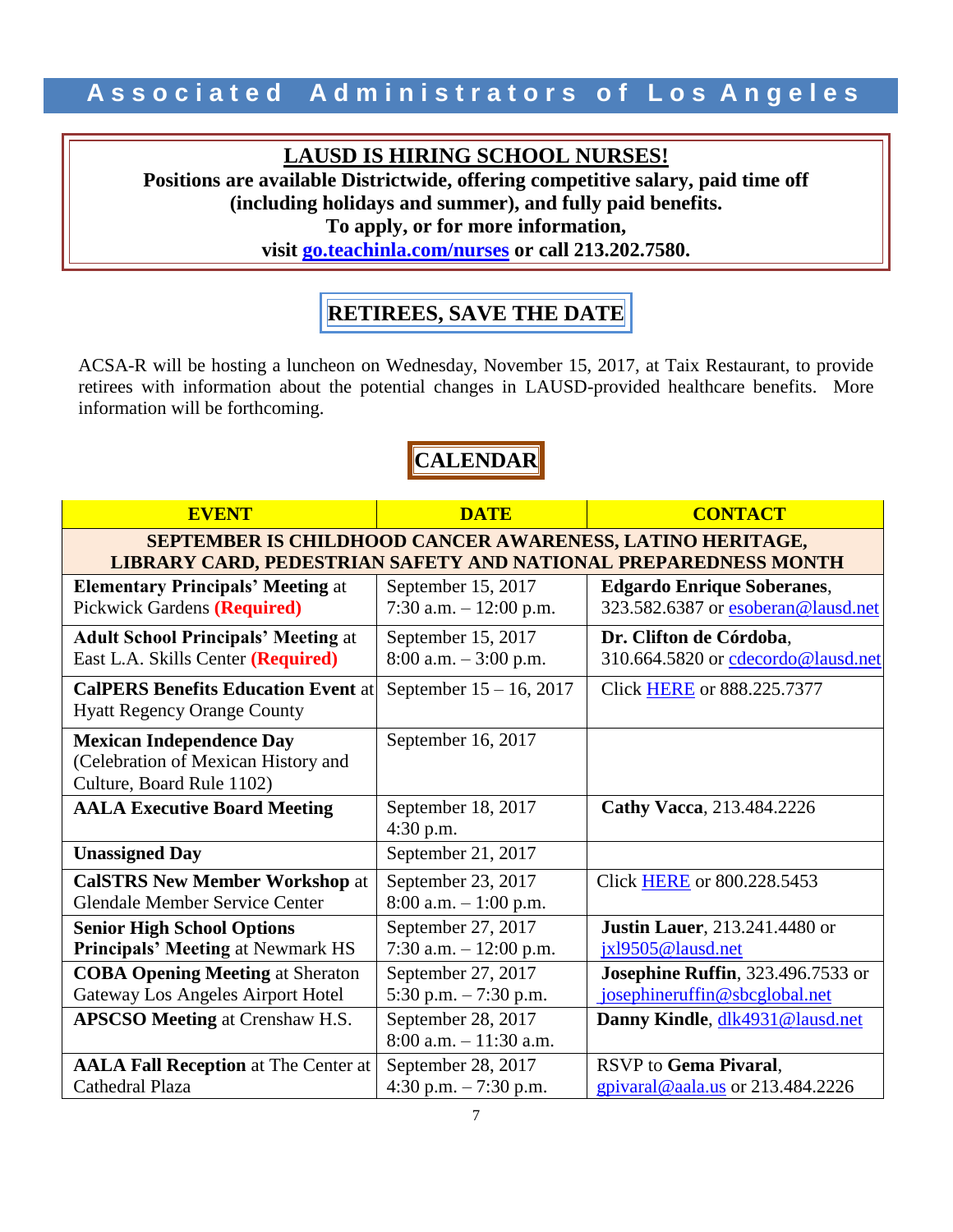| <b>EVENT</b>                                | <b>DATE</b>              | <b>CONTACT</b>                             |  |
|---------------------------------------------|--------------------------|--------------------------------------------|--|
| <b>Retirement Party for Dr. Carolin</b>     | September 30, 2017       | <b>Dr. Carolin McKie</b> , 310.749.2624 or |  |
| <b>McKie</b> at Sycamore Plaza              | $6:00$ p.m.              | carolin.mckie@aol.com                      |  |
| <b>Middle School Principals' Meeting at</b> | October 4, 2017          | <b>Edward Colación</b> , 213.739.6500 or   |  |
| <b>Pickwick Gardens (Required)</b>          | 7:30 a.m. $-12:00$ p.m.  | eac3110@lausd.net                          |  |
| <b>Senior High School Principals'</b>       | October 4, 2017          | <b>Edward Trimis</b> , 323.357.7531 or     |  |
| <b>Meeting at Pickwick Gardens</b>          | 7:30 a.m. $-12:00$ p.m.  | etrimis@lausd.net                          |  |
| (Required)                                  |                          |                                            |  |
| <b>Senior High School Options</b>           | October 4, 2017          | <b>Justin Lauer</b> , 213.241.4480 or      |  |
| <b>Principals' Meeting at Pickwick</b>      | 7:30 a.m. $-12:00$ p.m.  | jxl9505@lausd.net                          |  |
| Gardens (Required)                          |                          |                                            |  |
| <b>Pilot School Principals' Meeting at</b>  | October 4, 2017          | Cynthia Gonzalez, 323.846.2118 or          |  |
| Pickwick Gardens (Required)                 | 7:30 a.m. $-12:00$ p.m.  | cxg0844@lausd.net                          |  |
| <b>AALA Representative Assembly</b>         | October 5, 2017          | Cathy Vacca, 213.484.2226                  |  |
| <b>Meeting</b>                              | $4:30$ p.m.              |                                            |  |
| <b>WEEK OF THE CALIFORNIA</b>               | October $9 - 13$ , 2017  | www.acsa.org                               |  |
| <b>SCHOOL ADMINISTRATOR</b>                 |                          |                                            |  |
| <b>Chicano Youth Leadership</b>             | October $13 - 15$ , 2017 | <b>Myrna Brutti</b> , 310.354.3417         |  |
| <b>Conference</b> at Camp Hess Kramer       |                          |                                            |  |

### **LEADERS FOR SOCIAL JUSTICE IN EDUCATION ARE NEEDED, NOW MORE THAN EVER**

**Advance your career and lead socially just change in your schools and communities with a Doctorate in Educational Leadership for Social Justice from Loyola Marymount University's School of Education. As the highest-level practitioner degree in education, the LMU Ed.D. program prepares superintendents, principals, policymakers, and leaders of nonprofit and community** 



**organizations to transform educational settings into inclusive and equitable learning environments**.

LMU's innovative 3-year program is designed for working professionals and is distinguished by its emphasis on social justice and the integration of theory and practice. LMU doctoral students set their own research agendas focused on social justice issues important to them and relevant to the real world of schools and communities. All doctoral students benefit from generous scholarship support and individualized attention from LMU faculty and staff.

Take the first step toward becoming a transformative leader for social justice. Attend an information session at Loyola Marymount University or join us virtually for an online information session. Get more information and RSVP at [http://soe.lmu.edu/doctoralinfo.](http://soe.lmu.edu/doctoralinfo) Apply online by January 25, 2018.

Questions? Contact the LMU Doctoral Center at 310.338.7449 or [doctoral@lmu.edu.](mailto:doctoral@lmu.edu)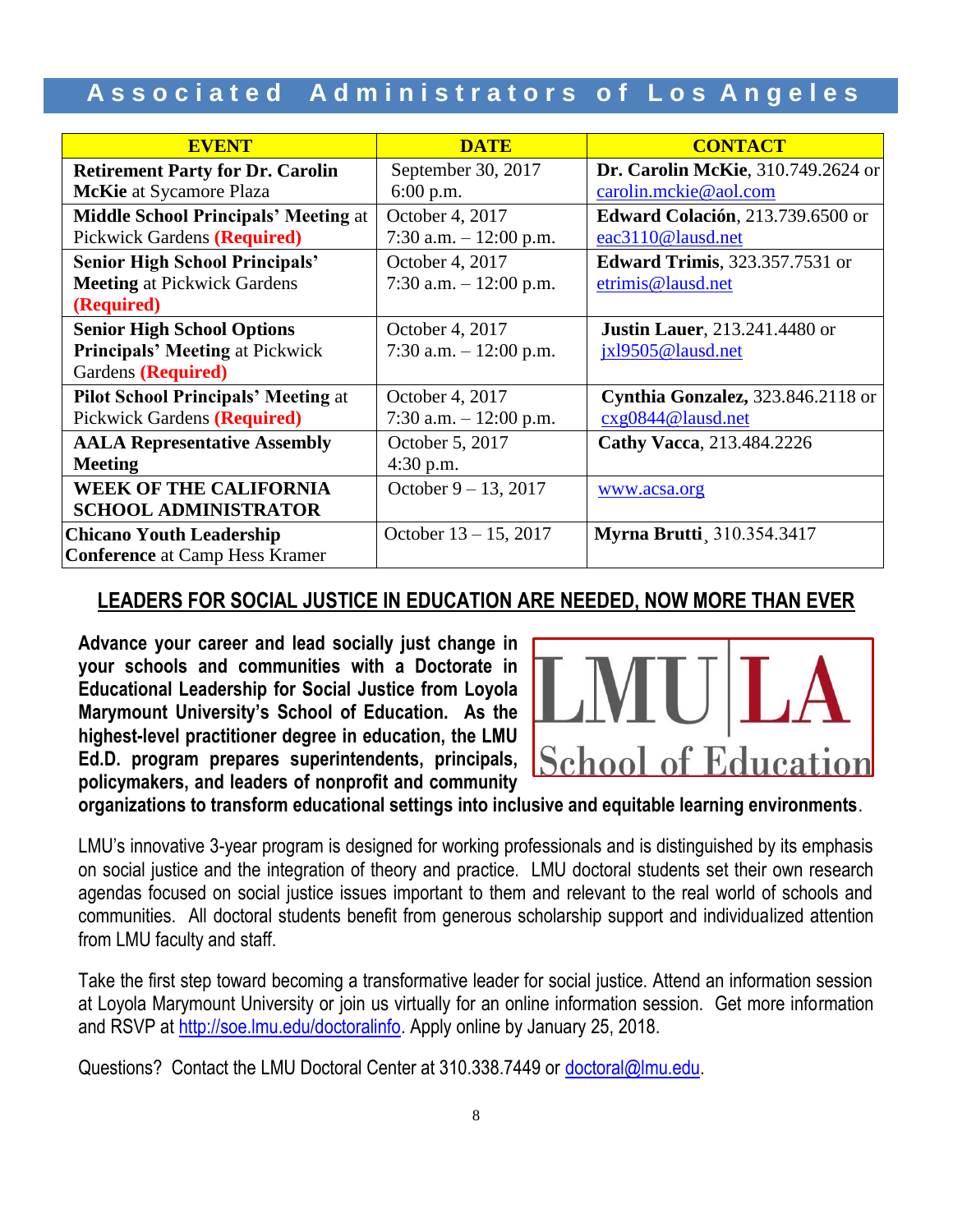### **UCLA DOCTORATE OF EDUCATION (ED.D.) IN EDUCATIONAL LEADERSHIP**



*The Graduate School of Education and Information Studies at UCLA is now ranked #3 among graduate schools of education in the country by U.S. News and World Report (behind #1 Harvard and #2 Stanford, tying for 3rd place with two other great institutions in the Midwest and East).*

We seek educators committed to improving practice and equity across the K-16 continuum; those who guide their work by principles of individual responsibility, an ethic of excellence, and a commitment to the communities they serve.

Each cohort in the UCLA Educational Leadership Program (ELP) embarks on a practitioner-oriented threeyear experience in a supportive environment with outstanding faculty and expert educational practitioners. Established in 1993, UCLA's small, student-focused Ed.D. program prepares educators to advance educational organizations and improve educational outcomes for children, youth, and adults.

**ELP Information Session dates for this fall are: 9/23, 10/7, 10/28, 11/4**, **11/18, 12/2, and 12/16.** Space is limited. Please sign up by visiting [http://gseis.ucla.edu/education/academic-programs/ educational-leadership](http://gseis.ucla.edu/education/academic-programs/%20educational-leadership-program/elp-information-sessions/)[program/elp-information-sessions/.](http://gseis.ucla.edu/education/academic-programs/%20educational-leadership-program/elp-information-sessions/) If you encounter technical difficulties or need further information, please email [eddinfo@gseis.ucla.edu,](mailto:eddinfo@gseis.ucla.edu) call 310.206.1673, or visit [http://gseis.ucla.edu/ education/academic](http://gseis.ucla.edu/%20education/academic-programs/educational-leadership-program/)[programs/educational-leadership-program/.](http://gseis.ucla.edu/%20education/academic-programs/educational-leadership-program/)

**Application deadline: February 1, 2018**

**POSITIONS AVAILABLE**

*Note to Applicants: Please be advised that you are responsible for making sure all the District requirements have been met. Do not contact AALA for information regarding positions; for detailed requirements for positions and employment updates use the contact phone number provided in the announcement or visit the District website at*  [http://www.lausdjobs.org](http://www.lausdjobs.org/) *(classified) or* <http://achieve.lausd.net/Page/1125> *(certificated). Employees who change basis during the school year may not earn a full year of service credit and annualized employees who change their basis during the year may sustain an annualized settlement.*

#### **CERTIFICATED**

*DIRECTOR, CERTIFICATED ASSIGNMENTS AND SUPPORT SERVICES*

**Human Resources Division, MST 46G, Temporary Adviser, A Basis.** For more information, contact **Marilyn Fuller**, Personnel Manager, at 213.241.6131. Application deadline is 5:00 p.m., Friday, October 13, 2017.

#### *PRINCIPAL, ELEMENTARY*

**Ranchito Elementary School, Local District Northeast, MST 41G, E Basis.** For more information, contact **John Rome**, Director, at 818.252.5433. Application deadline is 5:00 p.m., Friday, September 22, 2017.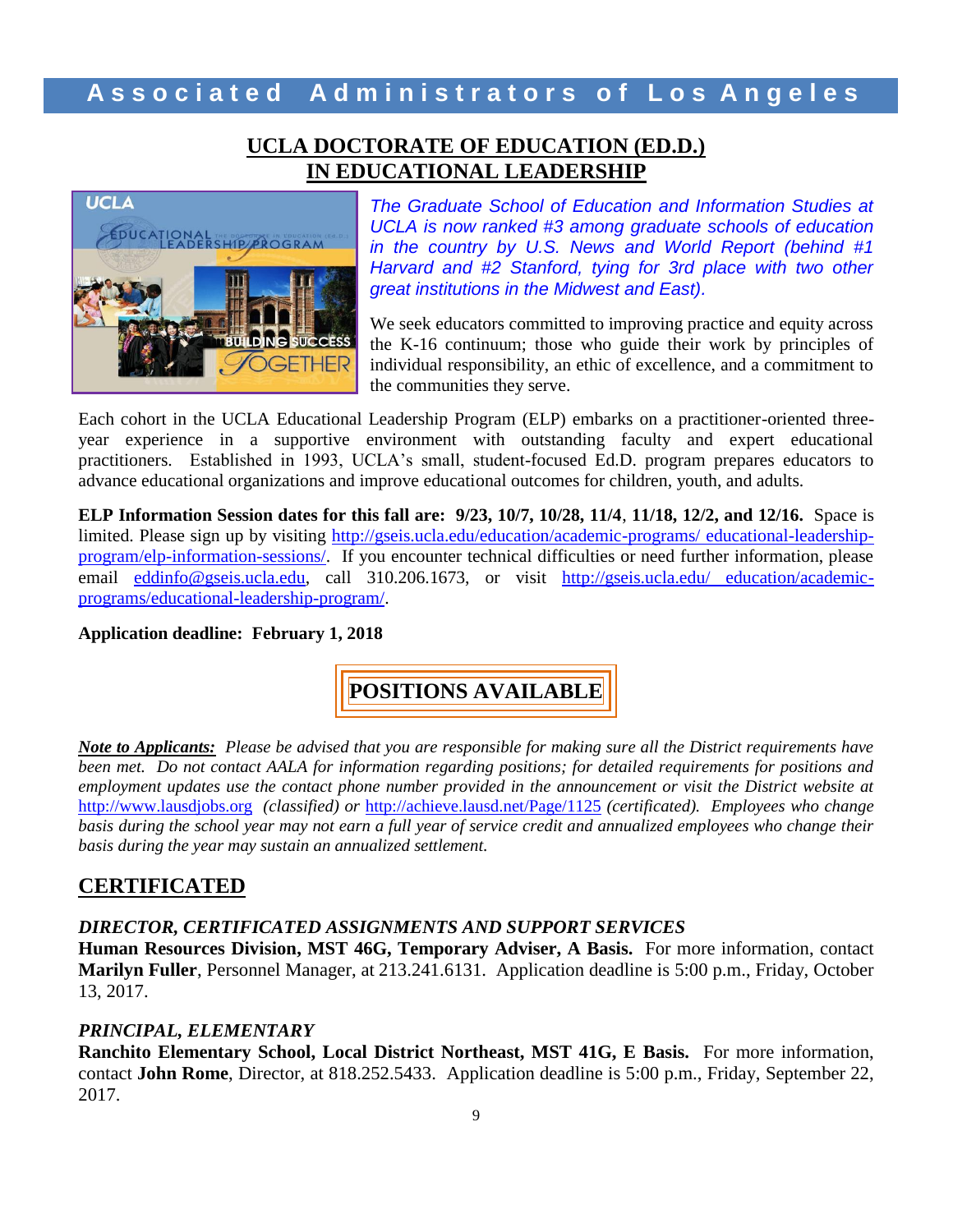# **A s s o c i a t e d A d m i n i s t r a t o r s o f L o s A n g e l e s**

### *CERTIFICATED (Cont.)*

#### *SPECIALIST, SPEECH AND LANGUAGE PROGRAM*

**Related Services Department, Division of Special Education, MST 38G, Temporary Adviser, E Basis.** For more information, contact **Mary Seimears**, Coordinator, at 213.241.6200. Application deadline is 12:00 p.m., Monday, September 25, 2017.

#### *ASSISTANT PRINCIPAL, ELEMENTARY INSTRUCTIONAL SPECIALIST*

**Local District West, Division of Special Education, MST 37G or 38G, B Basis.** For more information, contact **Bette Medina**, Administrator, at 310.235.3700. Application deadline is 5:00 p.m., Wednesday, September 27, 2017.

### **CLASSIFIED**

#### *SPECIAL ASSISTANT TO THE INSPECTOR GENERAL*

**Office of the Inspector General, \$89,944 - \$111,652, 12-month position.** For more information, please click [HERE.](https://btserec.lausd.net/sap/bc/webdynpro/sap/zerwd_a_refcode_srch_int?sap-client=910) Application deadline is Wednesday, October 4, 2017.

| <b>CERTIFICATED POSITIONS</b> | <b>LOCATION</b>        | <b>CONTACT</b>             | <b>DEADLINE</b>    |
|-------------------------------|------------------------|----------------------------|--------------------|
| PRINCIPAL, EARLY EDUCATION    | Laurel and             | Dean Tagawa, Executive     | $5:00$ p.m.        |
| <b>CENTER</b>                 | <b>Wilton Place</b>    | Director, 213.241.0415 or  | Friday             |
| MST 38G, A Basis              | EECs, ECE              | dtagawa@lausd.net          | September 15, 2017 |
|                               | <b>Division</b>        |                            |                    |
| <b>ADMINISTRATIVE</b>         | <b>Local District</b>  | <b>Monique Arbuckle,</b>   | 5:00 p.m.          |
| COORDINATOR, PREVENTION       | Central,               | Director, monique.arbuckle | Monday             |
| <b>AND INTERVENTION</b>       | Division of            | @lausd.net                 | September 18, 2017 |
| MST 43G, A Basis              | Special                |                            |                    |
|                               | Education              |                            |                    |
| SPECIALIST, LEAST RESTRICTIVE | <b>Local District</b>  | Cindy Welden,              | <b>EXTENDED</b>    |
| <b>ENVIRONMENT</b>            | Northwest,             | Administrative             | 5:00 p.m.          |
| MST 38G, E Basis              | Division of            | Coordinator, 818.654.5001  | Tuesday            |
|                               | Special                |                            | September 19, 2017 |
|                               | Education              |                            |                    |
| COORDINATOR,                  | <b>Local District</b>  | Susana Romo,               | 5:00 p.m.          |
| <b>INSTRUCTIONAL DATA</b>     | South                  | susana.romo@lausd.net      | Thursday           |
| MST 41G, E Basis              |                        |                            | September 21, 2017 |
| COORDINATOR, TITLE I          | <b>Local District</b>  | Karen Ryback, Executive    | 5:00 p.m.          |
| MST 41G, E Basis              | East, Federal &        | Director, 213.241.6990     | Thursday           |
|                               | <b>State Education</b> |                            | September 21, 2017 |
|                               | Programs               |                            |                    |
| ASSISTANT PRINCIPAL,          | Berendo MS,            | Julie Gonzalez, Director,  | 5:00 p.m.          |
| <b>SECONDARY</b>              | <b>Local District</b>  | 213.241.0118               | Friday             |
| MST 40G, B Basis              | Central                |                            | September 22, 2017 |

### **PREVIOUSLY ANNOUNCED POSITIONS**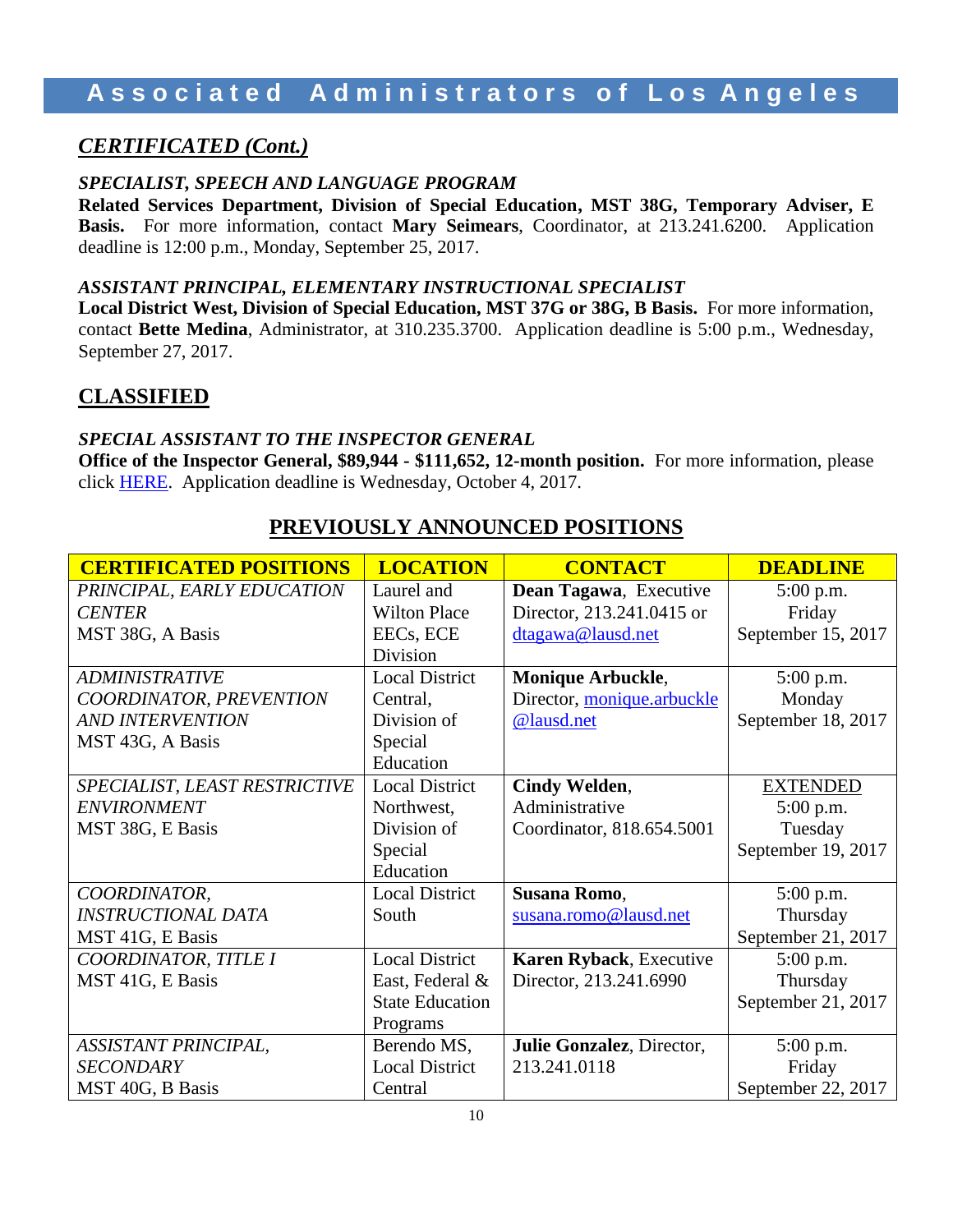| <b>CERTIFICATED POSITIONS</b>     | <b>LOCATION</b>       | <b>CONTACT</b>            | <b>DEADLINE</b>    |
|-----------------------------------|-----------------------|---------------------------|--------------------|
| ASSISTANT PRINCIPAL,              | <b>Bret Harte</b>     | Candice Waters, Director, | <b>EXTENDED</b>    |
| <b>SECONDARY COUNSELING</b>       | Preparatory           | 310.914.2100              | 5:00 p.m.          |
| <b>SERVICES</b>                   | MS, Local             |                           | Friday             |
| MST 39G, B Basis                  | <b>District West</b>  |                           | September 22, 2017 |
| PRINCIPAL, EARLY EDUCATION        | <b>Escalante</b> and  | Dean Tagawa, Executive    | 5:00 p.m.          |
| <b>CENTER</b>                     | <b>State Street</b>   | Director, 213.241.0415 or | Friday             |
| MST 38G, A Basis                  | EECs, ECE             | dtagawa@lausd.net         | September 22, 2017 |
|                                   | Division              |                           |                    |
| ASSISTANT PRINCIPAL,              | Esperanza ES,         | Julie Gonzalez, Director, | 5:00 p.m.          |
| <b>ELEMENTARY</b>                 | <b>Local District</b> | 213.241.0118              | Friday             |
| MST 38G, B Basis                  | Central               |                           | September 22, 2017 |
| <b>ASSISTANT PRINCIPAL,</b>       | Fairfax HS,           | Dr. J. Michele Rainey-    | <b>EXTENDED</b>    |
| <b>SECONDARY COUNSELING</b>       | <b>Local District</b> | Woods, Director,          | 5:00 p.m.          |
| <b>SERVICES</b>                   | West                  | 310.914.2100 or           | Wednesday          |
| MST 41G, B Basis                  |                       | jrainey@lausd.net         | September 27, 2017 |
| <b>CLASSIFIED POSITIONS</b>       | <b>LOCATION</b>       | <b>CONTACT</b>            | <b>DEADLINE</b>    |
| <b>PURCHASING SERVICES</b>        | Procurement           | <b>Click HERE</b>         | Friday             |
| <b>MANAGER</b>                    | <b>Services</b>       |                           | September 15, 2017 |
| \$94,956 - \$117,656, 12-month    | Division              |                           |                    |
| position                          |                       |                           |                    |
| <b>ROOFING SUPERVISOR</b>         | Facilities            | <b>Click HERE</b>         | Wednesday          |
| \$91,500, 10-, 11-, or 12-month   | Services              |                           | September 20, 2017 |
| position                          | Division              |                           |                    |
| <b>DIRECTOR OF PAYROLL</b>        | Payroll               | <b>Click HERE</b>         | Friday             |
| <b>ADMINISTRATION</b>             | Administration        |                           | September 22, 2017 |
| \$119,000 - \$148,200, 12-month   | <b>Branch</b>         |                           |                    |
| position                          |                       |                           |                    |
| <b>SUPERVISING CIVIL ENGINEER</b> | Architectural &       | <b>Click HERE</b>         | When Filled        |
| $$114,400 - $142,000, 12$ -month  | Engineering           |                           |                    |
| position                          | Section, FSD          |                           |                    |
| <b>BUILDING/CONSTRUCTION</b>      | <b>FSD</b>            | <b>Click HERE</b>         | When Filled        |
| <b>INSPECTOR,</b>                 |                       |                           |                    |
| \$102,971, 12-month position      |                       |                           |                    |
| .NET DEVELOPER                    | <b>ITD</b>            | <b>Click HERE</b>         | When Filled        |
| \$90,900 - \$113,100, 12-month    |                       |                           |                    |
| position                          |                       |                           |                    |
| LANDSCAPE TECHNICAL               | <b>FSD</b>            | <b>Click HERE</b>         | When Filled        |
| <b>SUPERVISOR</b>                 |                       |                           |                    |
| \$87,133 - \$108,106, 12-month    |                       |                           |                    |
| position                          |                       |                           |                    |